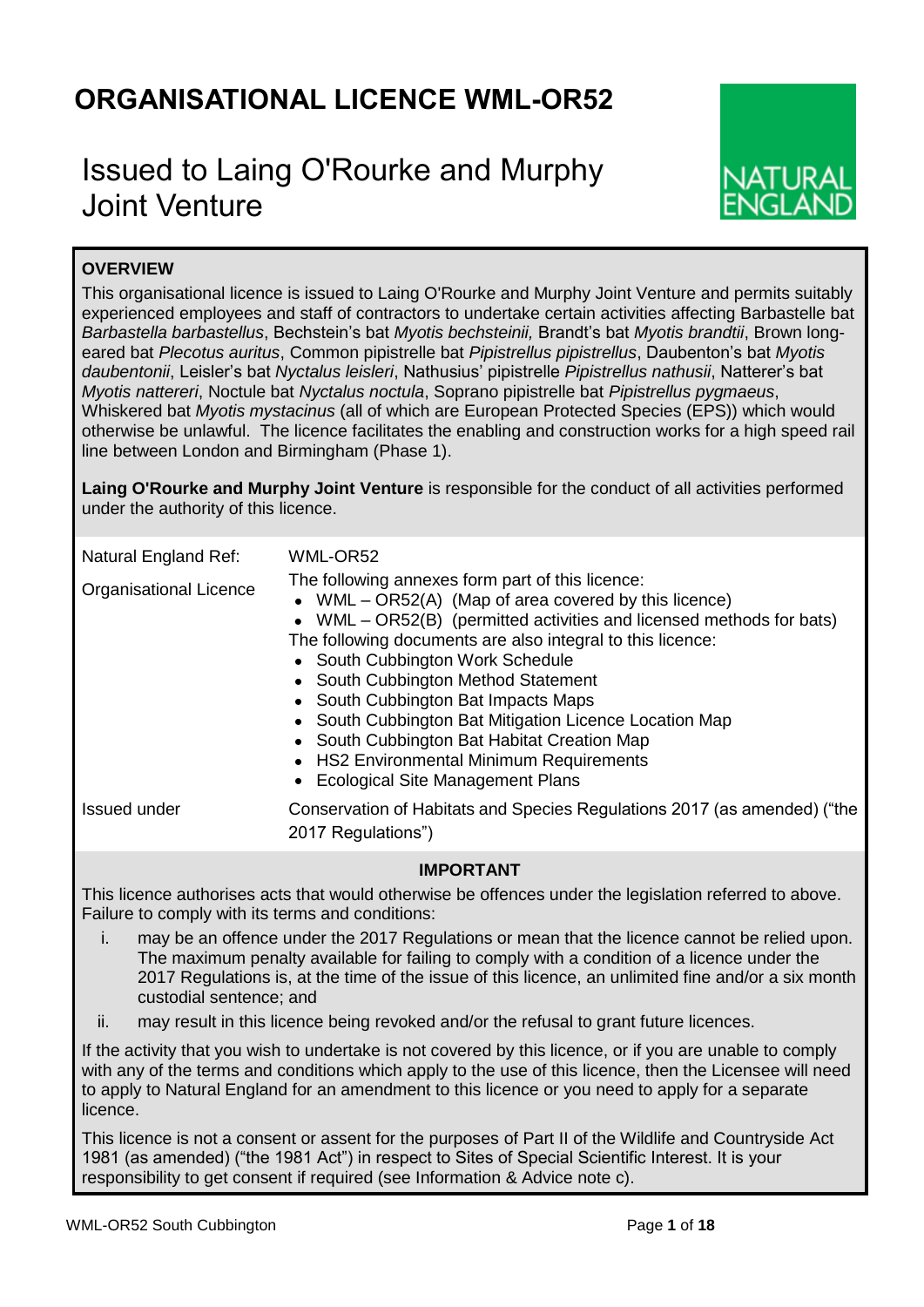Under the Conservation of Habitats and Species Regulations 2017 Natural England has granted this licence to affect Barbastelle bat *Barbastella barbastellus*, Bechstein's bat *Myotis bechsteinii,* Brandt's bat *Myotis brandtii*, Brown long-eared bat *Plecotus auritus*, Common pipistrelle bat *Pipistrellus pipistrellus*, Daubenton's bat *Myotis daubentonii*, Leisler's bat *Nyctalus leisleri*, Nathusius' pipistrelle *Pipistrellus nathusii*, Natterer's bat *Myotis nattereri*, Noctule bat *Nyctalus noctula*, Soprano pipistrelle bat *Pipistrellus pygmaeus*, Whiskered bat *Myotis mystacinus* for the purpose of:

**Imperative reasons of overriding public interest including those of a social or economic nature and beneficial consequences of primary importance for the environment, under regulation 55(2)(e) of the 2017 Regulations, being satisfied that as regards the purpose specified in this licence that there is no satisfactory alternative and that the actions authorised will not be detrimental to the maintenance of the populations of the species concerned at a favourable conservation status in their natural range.**

to: **Laing O'Rourke and Murphy Joint Venture** (hereafter referred to as the "**Licensee**") of Sixth Floor, Cornerblock, Two Cornwall Street, Birmingham, West Midlands, B3 2DX

**To:** Carry out the activities detailed in

• Annex WML –  $OR52(B)$ 

**Between the dates of:** 16 June 2020 and 31st December 2030

**Project Description:** Licensed activities associated with enabling and construction works for a high speed rail line between London and Birmingham (Phase 1).

**At:** The Licensed Area as shown hatched in orange on the map in Annex WML– OR52(A).

This licence is granted subject to the Licensee, including its servants and named agents, adhering to:

- the licence terms and conditions specified below and in the Annexes to this licence: and
- the South Cubbington Method Statement, the South Cubbington Work Schedule, the South Cubbington Bats Impacts Maps, the South Cubbington Bat Compensation Maps, and the HS2 Environmental Minimum Requirements.

Terms and requirements that express conditionality are conditions of this licence whether so called or not.

The headings used in this licence and its Annexes are for convenience only and shall have no effect upon the interpretation of this licence or its conditions.

## **DEFINITIONS used in this licence**

| Accredited Agent(s)     | A suitably trained and experienced person who has been appointed by the<br>Named Ecologist (in accordance with Condition 3) and who is able to carry<br>out work under this licence without the personal supervision of the Named<br>Ecologist.                                                   |
|-------------------------|---------------------------------------------------------------------------------------------------------------------------------------------------------------------------------------------------------------------------------------------------------------------------------------------------|
| <b>Appointed Person</b> | An employee of the Licensee who is nominated to act as a single point of<br>contact for Natural England with regard to this licence and is responsible<br>for overseeing use of the licence, including record keeping, reporting and<br>compliance.                                               |
| Assistant(s)            | A person assisting a Named Ecologist or Accredited Agent who has been<br>appointed by the Named Ecologist (in accordance with Condition 3) and<br>who is only authorised to act under this licence whilst they are under the<br>direct supervision of the Named Ecologist or an Accredited Agent. |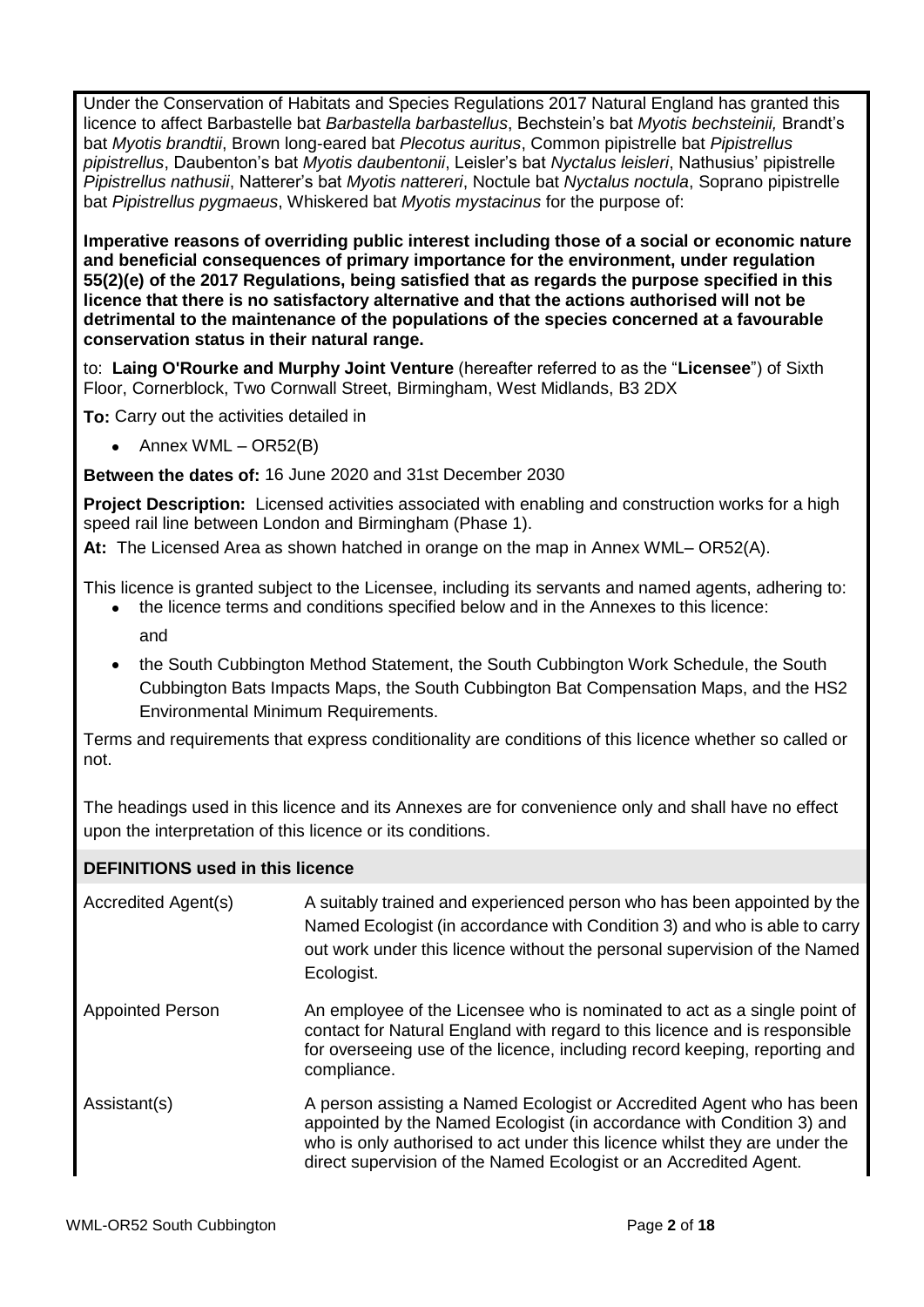| <b>HS2 Environmental</b><br>Minimum Requirements                                                     | The environmental minimum requirements set out the government's high<br>level environmental and sustainability commitments that accompany the<br>High Speed Rail (London - West Midlands) Act 2017.                                                                                                                                                                                           |  |  |  |  |
|------------------------------------------------------------------------------------------------------|-----------------------------------------------------------------------------------------------------------------------------------------------------------------------------------------------------------------------------------------------------------------------------------------------------------------------------------------------------------------------------------------------|--|--|--|--|
| <b>Ecological Site</b><br>Management Plans<br>(ESMPs)                                                | HS2 Ltd Contractors are required to produce ESMPs for habitat creation<br>areas, designated sites and ancient woodlands, as prescribed by<br>paragraph 4.8.3 of the Environmental Minimum Requirements (EMRs).<br>These plans set out the site-specific control measures for HS2<br>contractors working within local authorities along the Phase One route.                                   |  |  |  |  |
| <b>Licensed Area</b>                                                                                 | The area covered by this licence including South Cubbington extending<br>between SP351689 Northern extent to SP365664 Southern extent-<br>central grid reference SP3518468641 and as shown hatched in orange<br>on the map in Annex WML-OR52(A).                                                                                                                                              |  |  |  |  |
| Named Ecologist                                                                                      | Ian Davidson-Watts (NE Customer Number C136201), being a<br>professional ecological consultant who has satisfied Natural England that<br>he has the relevant skills, knowledge and experience of the species<br>concerned (or such other person as approved in writing by Natural<br>England) and who is authorised by the Licensee to act on its behalf for<br>the purposes of this licence. |  |  |  |  |
| South Cubbington Bat<br><b>Impacts Maps</b>                                                          | The two impact maps, given reference numbers Figure Da and Figure<br>Db, of the Licenced Area submitted to Natural England on 27 May 2020,<br>or the latest revised version that has been submitted by the Licensee and<br>approved in writing by Natural England.                                                                                                                            |  |  |  |  |
| <b>Bat Mitigation Licence</b><br><b>Location Map</b>                                                 | The map, given reference number C5a, of the Licenced Area submitted<br>to Natural England on 27 May 2020, or the latest revised version that has<br>been submitted by the Licensee and approved in writing by Natural<br>England.                                                                                                                                                             |  |  |  |  |
| South Cubbington Bat<br><b>Habitat Creation Maps</b>                                                 | The two habitat creations maps, given reference numbers Figure E3a<br>and Figure E3b, of the Licenced Area submitted to Natural England on 27<br>May 2020, or the latest revised version that has been submitted by the<br>Licensee and approved in writing by Natural England.                                                                                                               |  |  |  |  |
| South Cubbington Method<br><b>Statement</b>                                                          | The method statement for bats at the Licensed Area, submitted to<br>Natural England using template WML-A13.3, on 27 May 2020, or the<br>latest revised version that has been submitted by the Licensee and<br>approved in writing by Natural England.                                                                                                                                         |  |  |  |  |
| South Cubbington Work<br>Schedule                                                                    | The schedule of works at the Licensed Area, submitted to Natural<br>England using template WML-A13a-E5a&b, 27 May 2020 or the latest<br>revised version that has been submitted by the Licensee and approved in<br>writing by Natural England.                                                                                                                                                |  |  |  |  |
| References to specific sections, figures or other parts of a document apply to the relevant section, |                                                                                                                                                                                                                                                                                                                                                                                               |  |  |  |  |

figure or part in the revised and approved version unless otherwise stated.

## **LICENCE CONDITIONS**

1. This licence includes Annex WML-OR52(A) and Annex WML-OR52(B), which contain additional terms and conditions of use.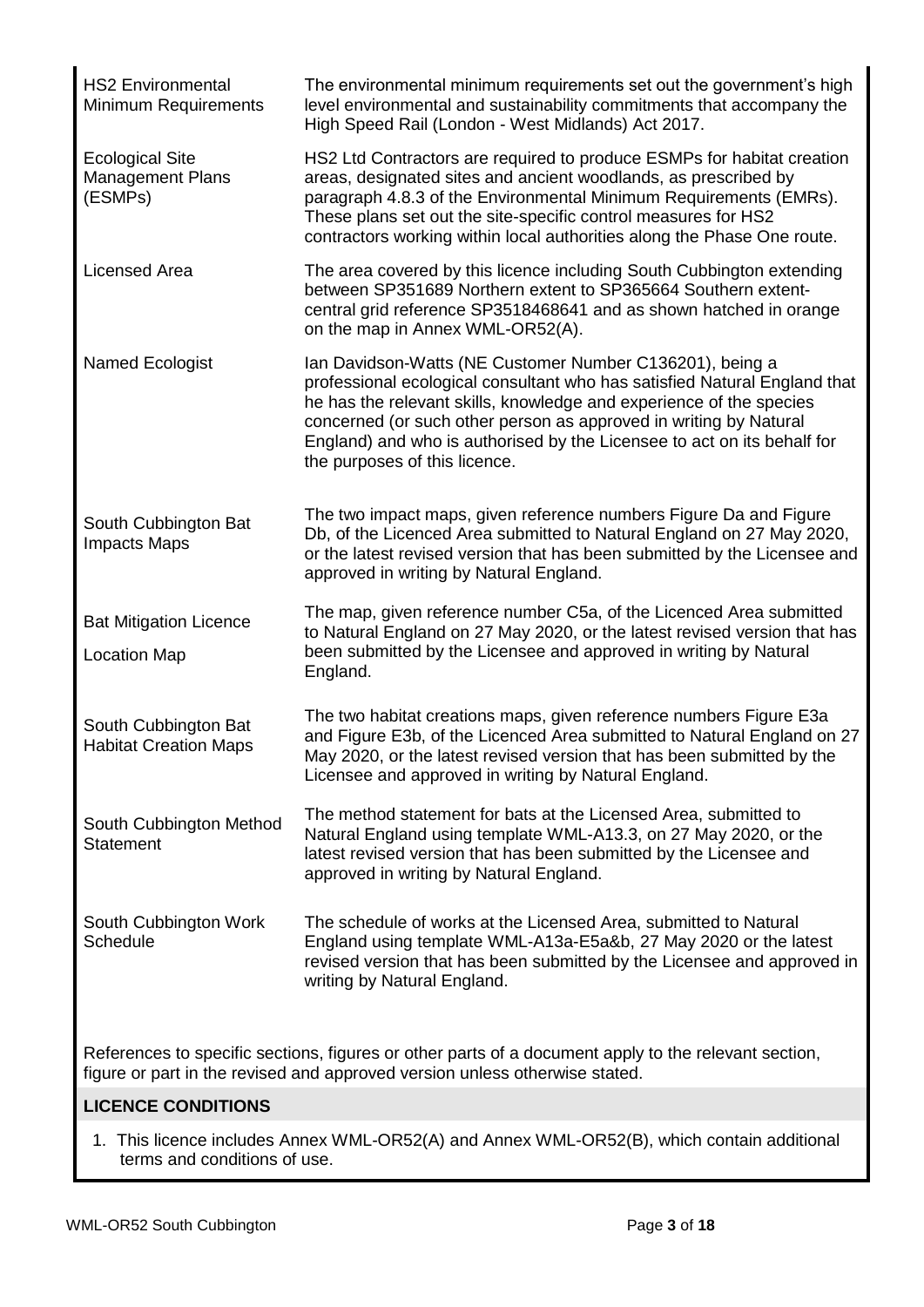## **People authorised to use this licence**

- 2. Licensed activities may only be carried out under this licence by:
	- a) the Named Ecologist;
	- b) Accredited Agents; and
	- c) Assistants.
- 3. An Accredited Agent or Assistant must carry a signed copy of the authorisation letter from the Named Ecologist, appointing them by name for the purpose of this licence, while carrying out licensed activities in the Licensed Area and must produce this authorisation letter to any police or Natural England officer on request.

## **Working under this licence**

- 4. The Licensee has primary responsibility for ensuring that all activities carried out in the Licensed Area comply with the terms and conditions of the licence.
- 5. Before commencing activities under this licence, the Licensee shall nominate an Appointed Person whose details will be provided to Natural England in writing to oversee use of this licence. The Licensee shall promptly update Natural England in writing of a replacement Appointed Person if that person changes.
- 6. The Named Ecologist is responsible for undertaking and/or overseeing the work undertaken in respect of the licensed species. The Named Ecologist is responsible for checking the suitability and competence of any Accredited Agents or Assistants employed in the Licensed Area to undertake the required duties.
- 7. The Licensee and all persons acting under this licence must comply with:
	- a) the terms and conditions of this licence and its Annexes WML OR52(A) and WML OR52(B); and
	- b) the South Cubbington Method Statement, Bat Mitigation Licence, South Cubbington Location Map, the South Cubbington Work Schedule, the South Cubbington Bat Impacts Map and the South Cubbington Compensation Maps; and
	- c) HS2 Environmental Minimum Requirements.
- 8. If there are conflicts or inconsistencies between commitments in the documents in condition 7(b) and the terms and conditions of this licence and its annexes, the licence and annexes will prevail. Any other conflicts or inconsistencies between the documents in condition 7(b) will be interpreted on a precautionary basis to ensure the protection of bats.
- 9. While engaged in licensed activities, the Licensee shall make a copy of the licence and its Annexes available for inspection on each site in the Licensed Area where the activities are taking place and shall produce it on demand to any constable or an officer of Natural England.
- 10. All reasonable precautions must be taken to ensure that unnecessary suffering and harm to the species covered by this licence is avoided.

## **Where the licence may be used**

11. This licence may only be used within the Licensed Area and for the activities specified in Annex WML–OR52(B).

## **Surveying and Monitoring**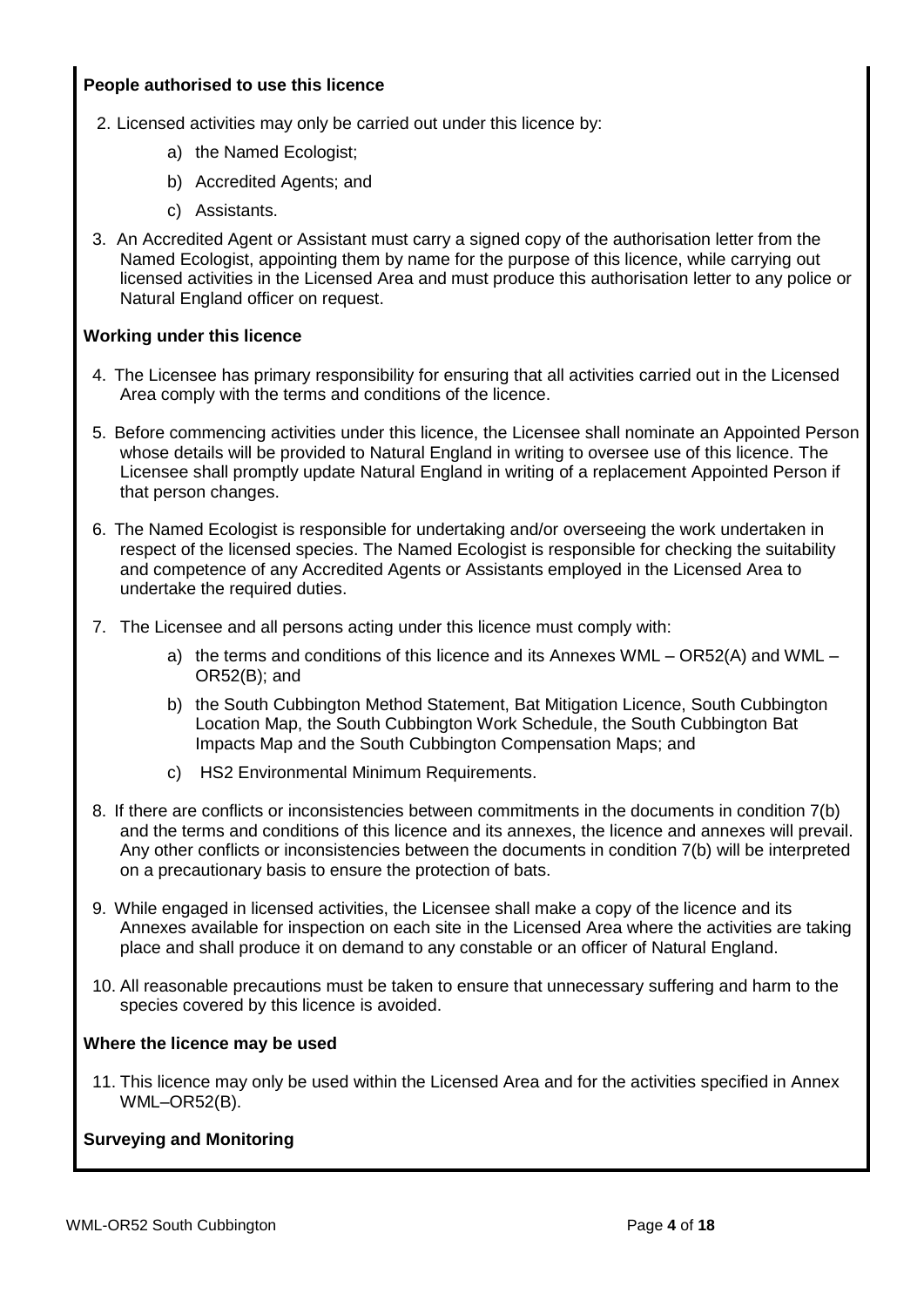- 12. Pre felling surveys must be appropriately resourced and undertaken at suitable times and in accordance with Annex WML-OR52(B).
- 13.Monitoring must be undertaken in accordance with section E4.2b of the South Cubbington Method Statement. Any relevant amendments to monitoring will be agreed with Natural England through a licence modification request.

## **Recording and reporting requirements**

- 14.The Licensee must maintain a record of all bat-related activities carried out under the authority of this licence necessary for reporting to Natural England, including (as a minimum):
	- a) a list of all persons authorised to act under the licence and in what capacity (i.e. Accredited Agent or Assistant);
	- b) any action undertaken under this licence;
	- c) any mitigation or compensation provision;
	- d) any surveying and monitoring conducted;
	- e) any dead or injured bat found in the Licensed Area; and
	- f) any incidents or reports of activities in breach of this licence, including details of steps taken, and any disciplinary, remedial or corrective action.

These records are to be kept until two years after the final licensed action is undertaken and are to be made available for inspection by Natural England at any reasonable time.

- 15.Survey and monitoring records for bats must be submitted to the Local Biological Record Centre and to the relevant national recording scheme (or National Biodiversity Network (NBN) Atlas if there is no appropriate scheme) every other year.
- 16.An annual report of activities conducted under this licence must be sent by the Licensee to Natural England (at the address given below) for the first reporting year of 16 June 2020 – 31 December 2020 and submitted by 14 January 2020, and thereafter by 14 January for each subsequent reporting year of 01 January – 31 December, even if the licence is not used.

## **Future management**

17.All ESMPs applicable to the Licensed Area, or any part of it, must be updated by or on behalf of the Licensee in line with the licensing requirements of the South Cubbington Method Statement. The Licensee shall ensure compliance with the requirements of all ESMPs applicable to the Licensed Area, or any part of it, for the full period of the licence and will consult with Natural England in relation to any amendment or proposed amendment to any such ESMP.

## **Licence compliance**

- 18.For the purpose of ascertaining whether the conditions of this licence are being, or have been, complied with, the Licensee, the Named Ecologist and each Accredited Agent, Appointed Person and Assistant shall permit an officer of Natural England reasonable access to land where operations are being undertaken under this licence. Officers of Natural England shall also be permitted to be present during any operations carried out under the authority of this licence. Any such officer of Natural England may be required to produce his/her identification on demand and will be permitted to be accompanied by such persons as he/she considers necessary for the purpose of the visit. The Named Ecologist and each Accredited Agent, Appointed Person and Assistant shall give all reasonable assistance to an officerof Natural England and any persons accompanying him/her.
- 19.Failure to comply with the terms and conditions of this licence (including the recording and reporting requirements) will, by default, render this licence null and void and it may not be relied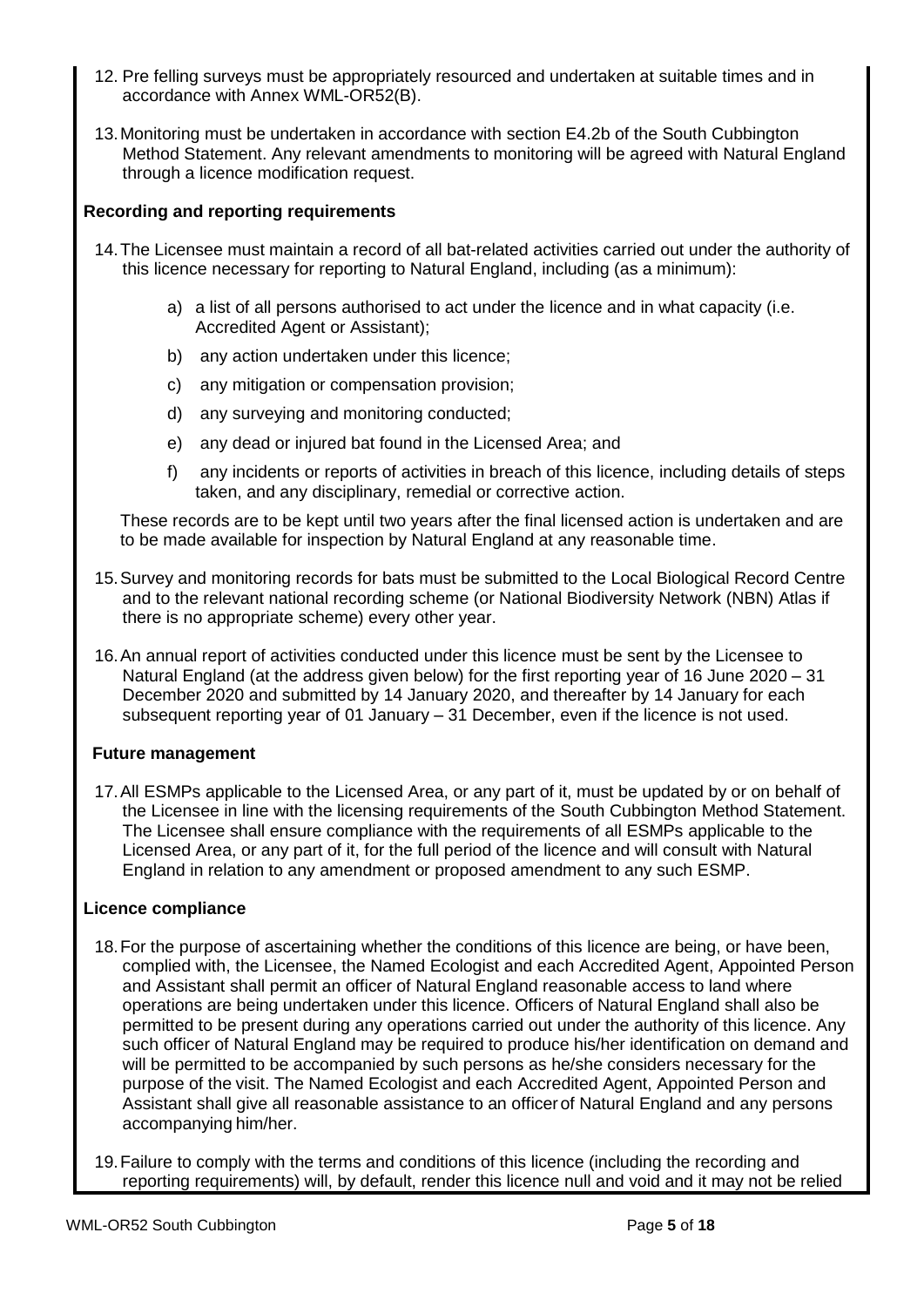upon until such time that Natural England confirms in writing that its use may resume.

20.Natural England must be informed of all breaches to this licence within 48 hours of the Licensee becoming aware of a breach occurring. Unless advised otherwise by Natural England, the Licensee must take the necessary steps to address any breaches or poor practice identified as soon as practicable.

Issued by and on behalf of Natural England on: 16 June 2020

## **INFORMATION and ADVICE**

- a. Any requests for information in a licence will be considered under the Environmental Information Regulations 2004 and the Freedom of Information Act 2000 as appropriate.
- b. The licence may be modified, extended, terminated or revoked at any time by Natural England or the Secretary of State, but this will not be done unless there are good reasons for doing so.
- c. This licence conveys no authority for actions prohibited by any other legislation. For example, anyone acting under this licence is not exempt from the provisions of Section 28E of the 1981 Act. This means that owners/occupiers are obliged to give notice to Natural England if they propose to carry out an operation likely to damage a Site of Special Scientific Interest (SSSI). To identify SSSIs and the features for which they are designated, refer to www.magic.gov.uk. For further advice or to request consent for an activity please contact the Natural England 'Responsible Officer' for the relevant site(s). Contact details are available from the Natural England Enquiry Service (see below).
- d. No person convicted on or after 1 January 2010 of an offence under the Conservation of Habitats and Species Regulations 2017, the 1981 Act, the Protection of Badgers Act 1992, the Deer Act 1991, the Hunting Act 2004, the Wild Mammals (Protection) Act 1996, the Animal Welfare Act 2006 or the Protection of Animals Act 1911 (all as amended) may use this licence without the permission of Natural England unless, in respect of that offence, either:
	- i. they are a rehabilitated person for the purposes of the Rehabilitation of Offenders Act 1974 and their conviction is treated as spent; or
	- ii. a court has made an order discharging them absolutely.

Any request to use the licence by a person to whom this note applies will be considered on its merits.

e. The common name or names of species given in the Licence, Annexes, and associated documents are included by way of guidance only; in the event of any dispute or proceedings, it is the scientific name of a species that will be taken into account.

### **Training requirements**

f. Training must be relevant to the conditions and the activities permitted by the licence and should be undertaken at regular intervals. This should include: identification of European and other protected species, and non-native species relevant to the activities authorised by this licence and signs indicating they may be present; surveying techniques; best practice guidance and reasonable avoidance measures; mitigation techniques and methods, and a working knowledge of the relevant law.

#### **General Welfare Considerations**

- g. Persons acting under this licence may photograph any protected species named in this licence in connection with licensed work provided that this causes no additional disturbance or any other harm.
- h. Under the Animal Welfare Act 2006 it is an offence to cause any unnecessary suffering to an animal under the control of man (section 4). This applies to the treatment of animals (including non-target species) held in nets, traps, etc.

### **The limits of licences**

- i. Licences permit action only for the purposes specified on that licence.
- j. Licences do not permit actions prohibited under any other legislation (unless it is clearly stated that the licence does), nor do they confer any right of entry upon land.
- k. Unless otherwise stated the provisions of Natural England licences only apply landward of the mean low water mark in England. The Marine Management Organisation is responsible for all licensing seaward of the mean low water mark.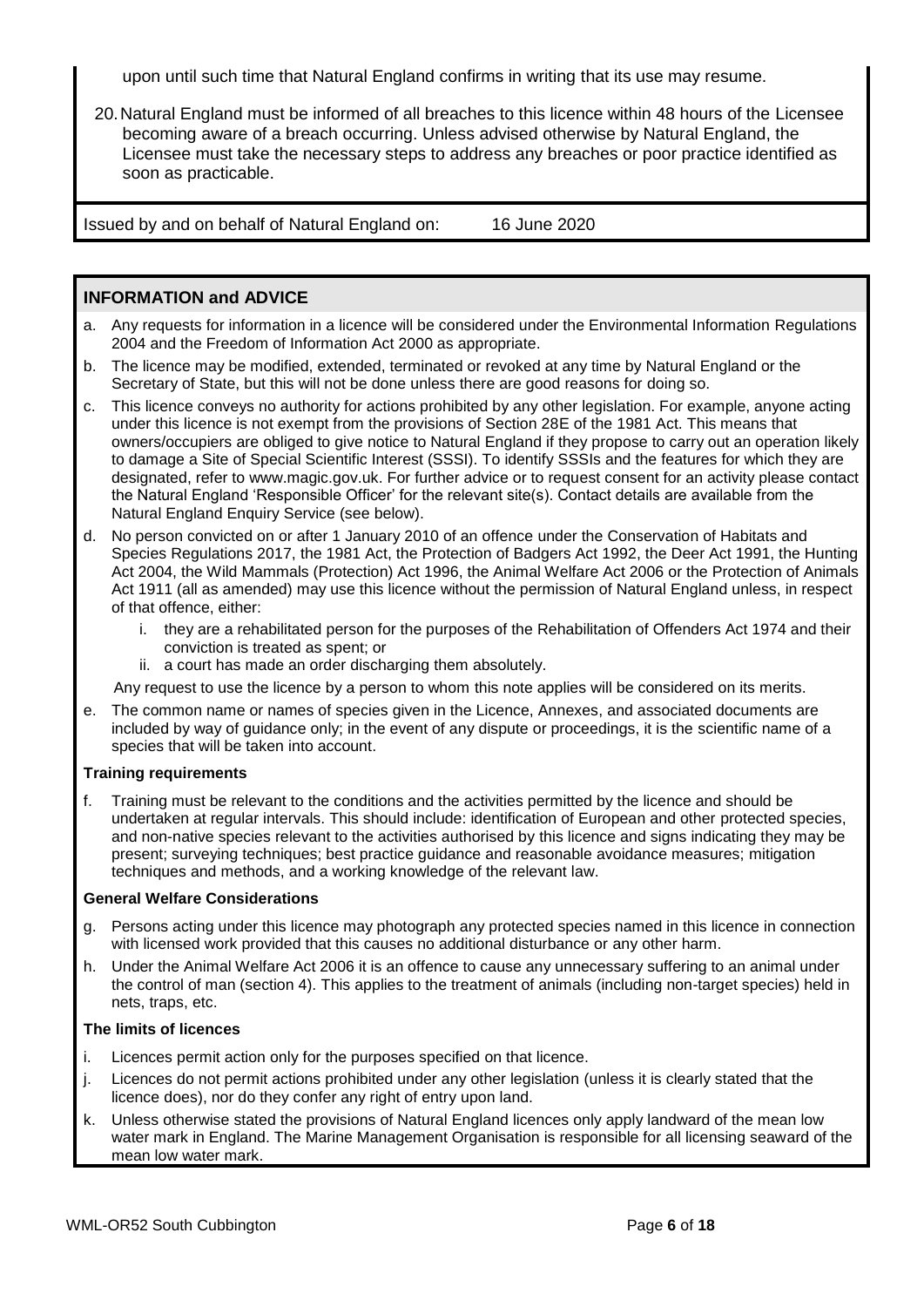l. No work shall be carried out under this licence on a National Nature Reserve except with the prior written permission of Natural England's 'SSSI Adviser' for the relevant site(s) (contact details available from Enquiry Service – see below ).

#### **Compliance and enforcement**

- m. The Licensee is expected to monitor compliance with the licence and to take action in the event that poor practice and/or non-compliance are identified. A person may be barred from using this licence by Natural England, for example, if that person breaches the conditions of this licence. In these circumstances Natural England will notify the Licensee.
- n. Natural England checks compliance with licences and the attached conditions. Where breaches are identified, these may be subject to enforcement action.

|                                          | <b>Contact details for Natural England</b>                                           | Other useful contacts                                                                                                           |  |  |
|------------------------------------------|--------------------------------------------------------------------------------------|---------------------------------------------------------------------------------------------------------------------------------|--|--|
|                                          | For licensing enquiries (& Reporting):                                               | Local Record Centres: to find out where your nearest Local                                                                      |  |  |
|                                          | Telephone 020 802 61089                                                              | Record Centre is visit the Association of Local Environmental<br>Record Centres website at: http://www.alerc.org.uk/find-an-    |  |  |
| Email                                    | HS2wildlifelicensing@naturalengland.org.uk                                           | Irc.html                                                                                                                        |  |  |
| <b>Postal address</b>                    |                                                                                      |                                                                                                                                 |  |  |
|                                          | Wildlife Licensing, Natural England, Horizon House,<br>Deanery Road, Bristol BS1 5AH | <b>Legislation:</b> to view the full text of the legislation referred to in<br>this licence visit http://www.legislation.gov.uk |  |  |
|                                          | For other enquiries use the Enquiry Service:                                         | <b>Feedback and Complaints:</b> we welcome and value your                                                                       |  |  |
| <b>Telephone</b><br>0300 060 3900        |                                                                                      | compliments, complaints, suggestions and comments about our                                                                     |  |  |
| Email<br>enquiries@naturalengland.org.uk |                                                                                      | services. Please see our 'Contact us' section for more details.                                                                 |  |  |
| Web                                      | <b>Natural England - GOV.UK</b>                                                      | https://www.gov.uk/government/organisations/natural-<br>england#org-contacts                                                    |  |  |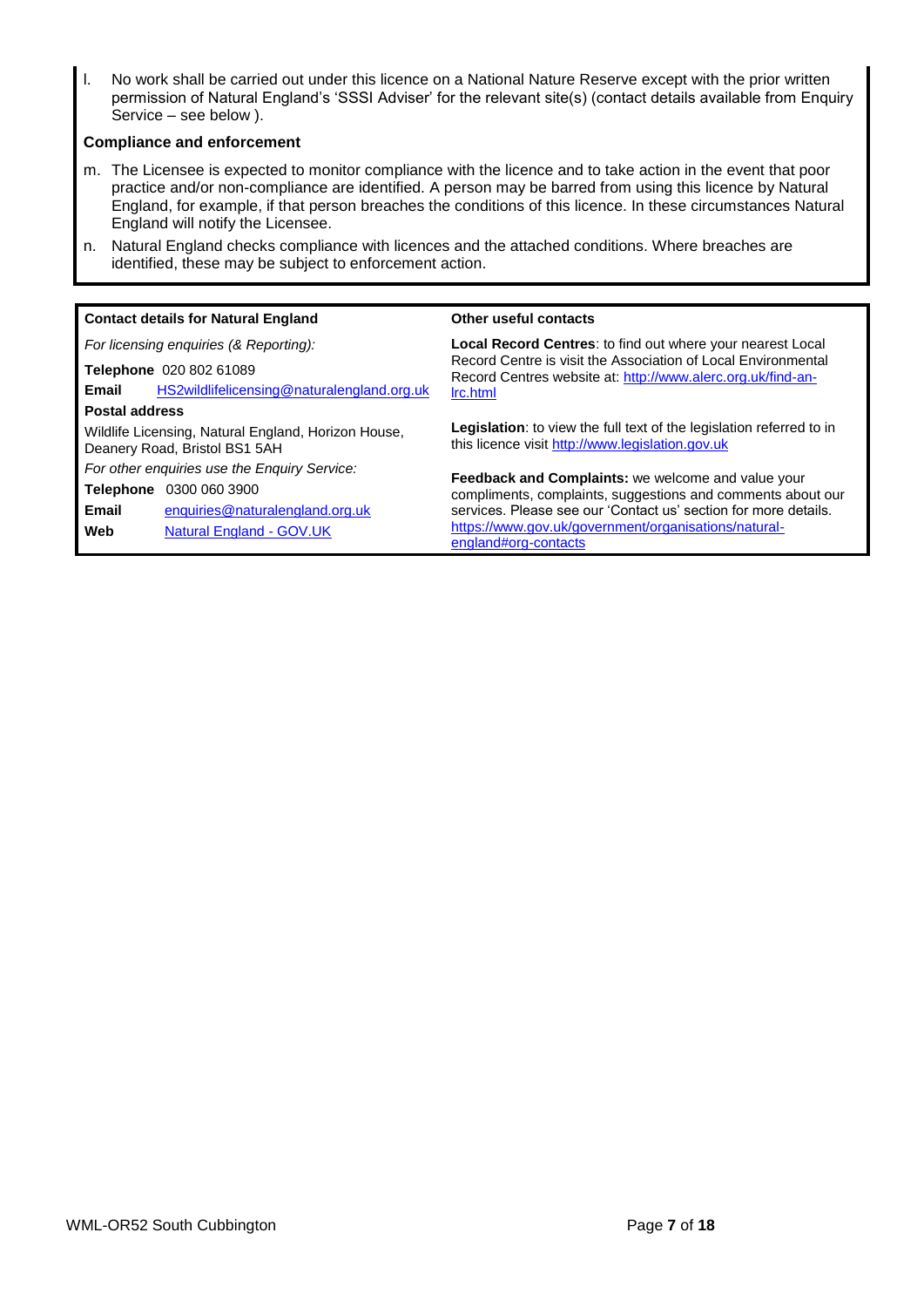### **Using and Sharing Your Information**

#### **Who is collecting my data?**

The data controller is Natural England, Foss House, Kings Pool, 1-2 Peasholme Green, York, Y01 7PX. You can contact the Natural England Data Protection Manager at: Natural England, County Hall, Spetchley Road, Worcester, WR5 2NP; [foi@naturalengland.org.uk.](mailto:foi@naturalengland.org.uk)

Any questions about how we are using your personal data and your associated rights should be sent to the above contact. The Data Protection Officer responsible for monitoring that Natural England is meeting the requirements of the legislation is: Defra group Data Protection Officer, Department for Environment, Food and Rural Affairs, SW Quarter, 2nd floor, Seacole Block, 2 Marsham Street, London SW1P 4DF. [DefraGroupDataProtectionOfficer@defra.gsi.gov.uk.](mailto:DefraGroupDataProtectionOfficer@defra.gsi.gov.uk)

#### **What of my data is being collected and how is it used? What is the legal basis for the processing?**

The information on the licence application form and any supporting material will be used by Natural England to undertake our licensing functions. This will include, but is not limited to assessing your application, issuing a licence if applicable, monitoring compliance with licence conditions and collating licence returns and reports. The personal information we will process will include, but is not limited to your name and contact details, customer type and reasons for wanting a licence.

Processing is necessary for the performance of a task carried out in the public interest or in the exercise of official authority vested in the data controller. That task is to conduct the licensing functions as delegated by Defra to Natural England under Part 8 Agreement under section 78 of the Natural Environment and Rural Communities Act 2006

#### **Who will my data be shared with?**

Your personal data may be shared by us with the Department for Food, Environment and Rural Affairs and its executive agencies including the Rural Payments Agency and the Environment Agency. This will be used to monitor and evaluate the effectiveness of our work.

It may also be shared with:

- Police.
- HS2 LTD.

We will respect personal privacy, whilst complying with access to information requests to the extent necessary to enable Natural England to comply with its statutory obligations under the Environmental Information Regulations 2004, and the Freedom of Information Act 2000.

#### **If you are relying on my consent to process my data, can I withdraw my consent**?

No, because the processing is not based on consent.

#### **How long will my data be held for?**

Your personal data will be kept by us for 7 years after the expiry of your licence or longer if stated in the licence conditions.

#### **What will happen if I don't provide the data?**

Failure to provide this information will mean that Natural England will not be able process your licence application.

#### **Will my data be used for automated decision-making or profiling?**

The information you provide is not connected with individual decision making (making a decision solely by automated means without any human involvement) or profiling (automated processing of personal data to evaluate certain things about an individual).

#### **Will my data be transferred outside of the EEA?**

The data you provide will not be transferred outside the European Economic Area.

### **What are my rights?**

A list of your rights under the General Data Protection Regulation, the Data Protection Act 2018, is accessible at: [https://ico.org.uk/for-organisations/guide-to-the-general-data-protection-regulation](https://ico.org.uk/for-organisations/guide-to-the-general-data-protection-regulation-gdpr/individual-rights/)[gdpr/individual-rights/](https://ico.org.uk/for-organisations/guide-to-the-general-data-protection-regulation-gdpr/individual-rights/)

#### **How do I complain?**

You have the right to lodge a complaint with the ICO (supervisory authority) at any time. Should you wish to exercise that right full details are available at: [https://ico.org.uk/for-organisations/guide-to-the-general-data](https://ico.org.uk/for-organisations/guide-to-the-general-data-protection-regulation-gdpr/individual-rights/)[protection-regulation-gdpr/individual-rights/](https://ico.org.uk/for-organisations/guide-to-the-general-data-protection-regulation-gdpr/individual-rights/)

#### **Natural England's Information Charter can be found here:**

<https://www.gov.uk/government/organisations/natural-england/about/personal-information-charter>

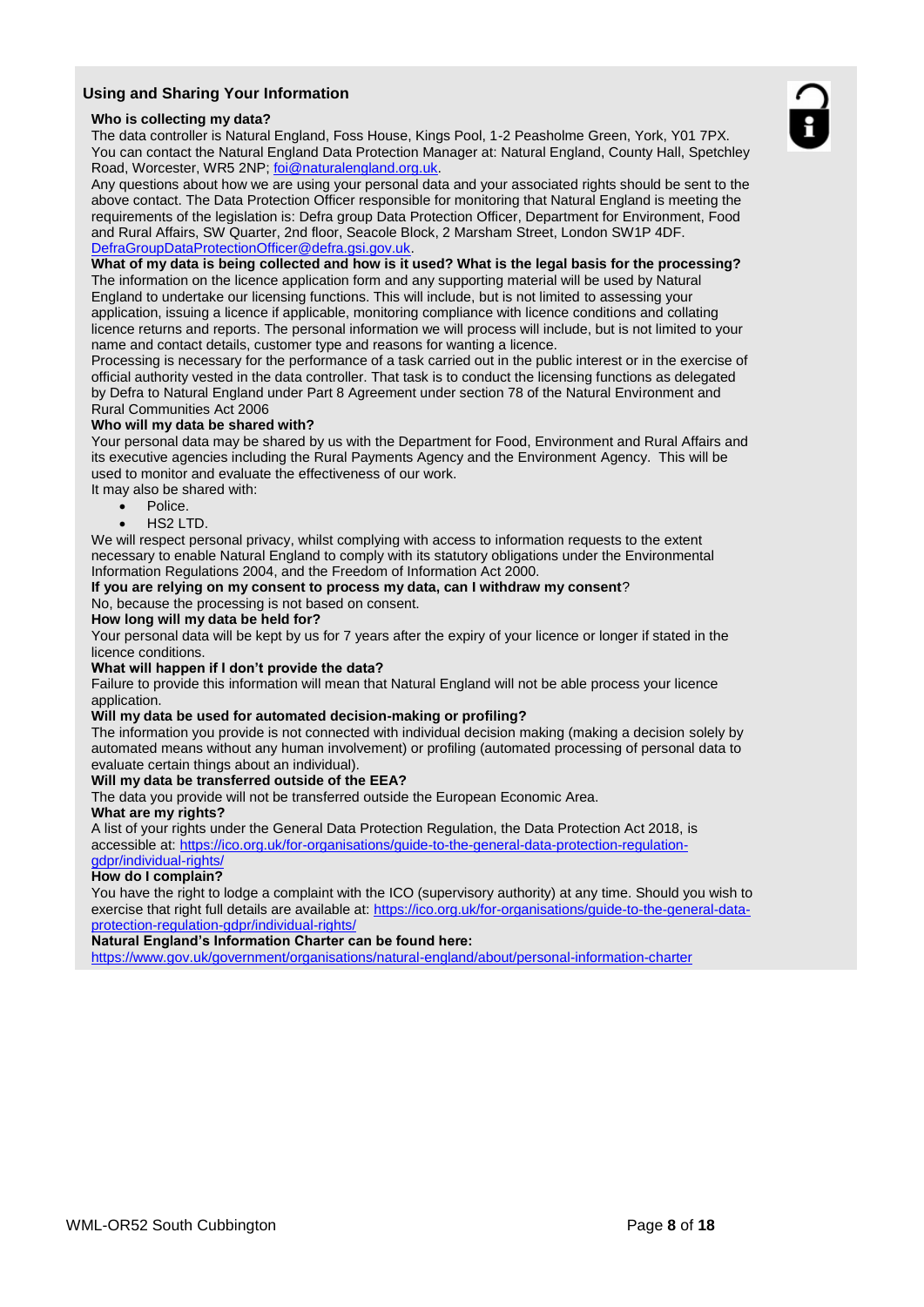# **ANNEX WML – OR52(A)**

This Annex defines the boundaries and areas of the Licensed Area – As shown on Figure C5a



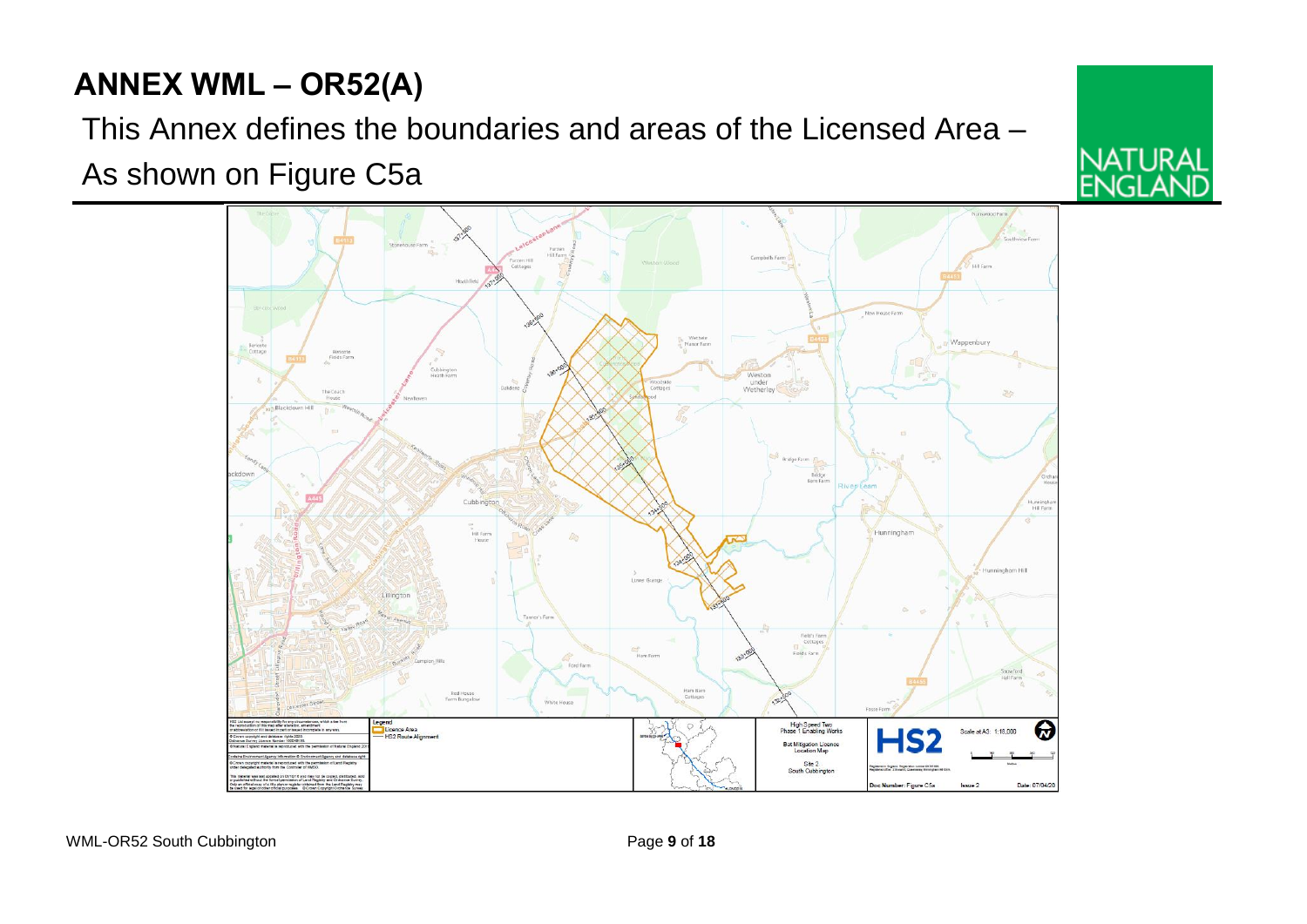# **ANNEX WML – OR52(B)**

# Permitted activities and licensed methods for bats within the Licensed Area



## **OVERVIEW**

This Annex specifies the activities and operations affecting bats that are permitted within the Licensed Area and includes relevant conditions. Surveys and inspections for bats in trees identified as having bat roost potential must be undertaken to establish whether bats are present prior to undertaking tree works. This Annex does not permit works to trees where a species of bat or roost types not covered by this licence is present.

- **Activities permitted** I. Capture
	- II. Transport
	- III. Disturb
	- IV. Damage or destroy the resting places
	- V. Damage or destroy breeding places of specified bat species (See Table 1 and Table 2 below).

This licence permits activities affecting the following roost types only: Feeding roosts; Day roosts; Night roosts; Transitional/occasional roosts; Satellite roosts; Maternity roosts, and Hibernation roosts (see Definitions at Condition B27).

**Purpose(s) for which these activities may be conducted** Imperative reasons of overriding public interest including those of a social or economic nature and beneficial consequences of primary importance for the environment.

## **IMPORTANT**

These activities are subject to the terms and conditions set out in the main licence in addition to those in this Annex. All terms and conditions in this Annex must be fully adhered to whether or not they are identified in Table 1. Terms and conditions that have a particular relevance to an activity are identified in Table 1 for ease of reference only.

Definitions in the main licence also apply to this Annex and further definitions specific to this Annex are set out at Conditions B27 and B28.

### **Interpreting the table of permitted activities and operations**

- *Permitted activities and operations*: a brief description of each activity or operation permitted under the licence.
- *Actions made lawful by this licence:* for each activity or operation listed the presence of a corresponding 'X' indicates which acts are made lawful if conducted in accordance with the terms and conditions of this licence.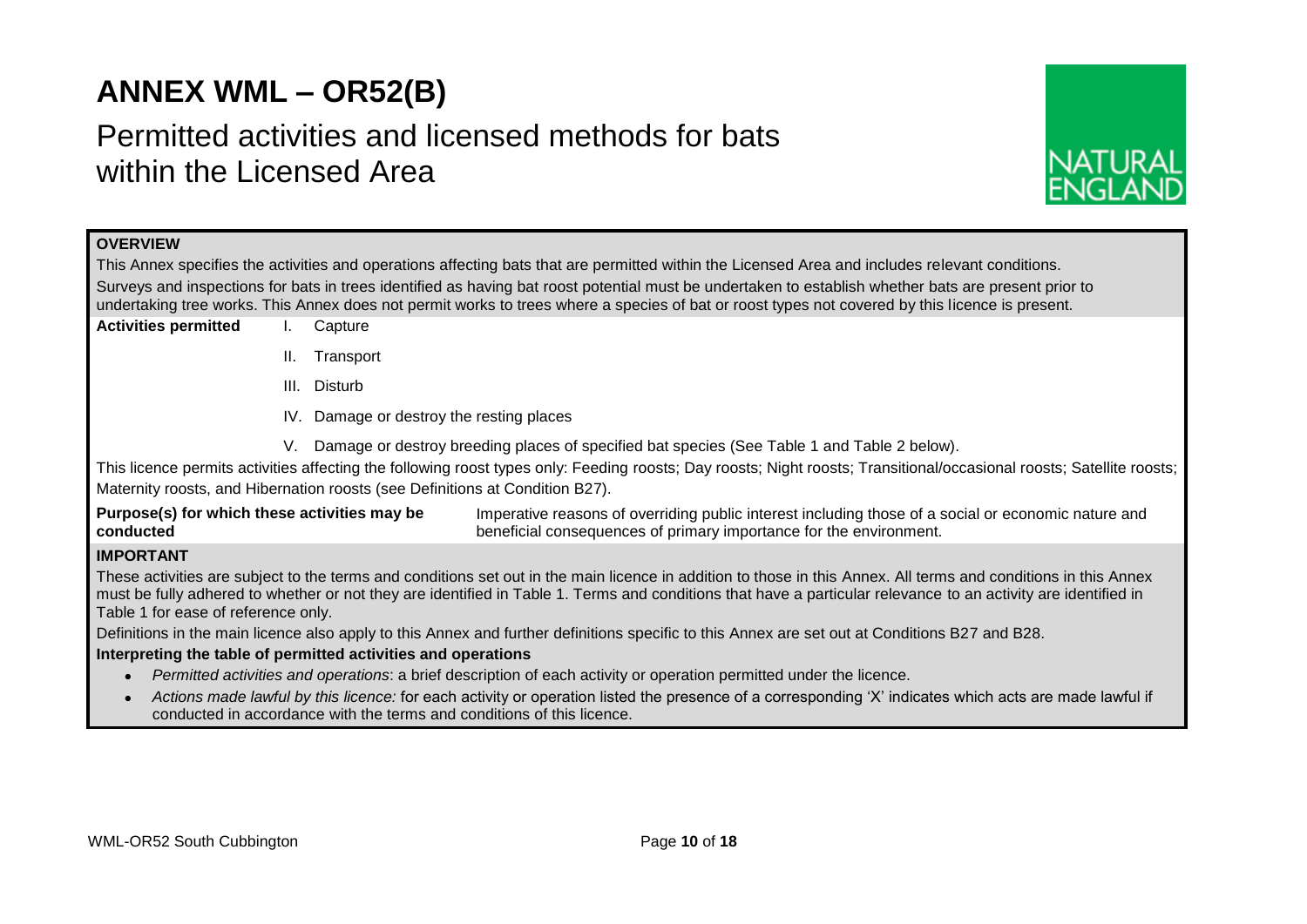| Table 1. Fermitted activities and operations                                     |         |           |                |                                                                               |                             |                             |                           |                                                                                                       |                                                                                                                                                                                                    |                                                                                                                             |
|----------------------------------------------------------------------------------|---------|-----------|----------------|-------------------------------------------------------------------------------|-----------------------------|-----------------------------|---------------------------|-------------------------------------------------------------------------------------------------------|----------------------------------------------------------------------------------------------------------------------------------------------------------------------------------------------------|-----------------------------------------------------------------------------------------------------------------------------|
| Actions made lawful by this<br>licence                                           |         |           |                | <b>Additional</b><br>condition No.<br>especially<br>relevant to the<br>action | <b>Permitted</b><br>methods | <b>Species</b><br>permitted |                           |                                                                                                       |                                                                                                                                                                                                    |                                                                                                                             |
| <b>Permitted activities</b><br>and operations                                    | Capture | Transport | <b>Disturb</b> | resting place<br>Damage                                                       | Damage<br>breeding sites    | resting place<br>Destroy    | breeding sites<br>Destroy |                                                                                                       |                                                                                                                                                                                                    |                                                                                                                             |
| Noise, lighting and<br>vibration caused by<br>construction related<br>activities |         |           | X              | $\boldsymbol{\mathsf{X}}$                                                     | X                           |                             |                           | B1, B2, B3, B4,<br><b>B10</b>                                                                         | Disturbance by<br>noise, lighting and<br>vibration                                                                                                                                                 | Barbastelle bat, Bechstein's<br>bat, Brandt's bat, Brown long-<br>eared bat, Common pipistrelle                             |
| Pre-works inspection<br>of trees                                                 | X       | X         | X              | $\boldsymbol{X}$                                                              | X                           |                             |                           | B1, B2, B3, B4,<br>B5, B6, B15                                                                        | By hand;<br>Endoscope; Torch<br>illumination; Static<br>hand-held net;                                                                                                                             | bat, Daubenton's bat, Leisler's<br>bat, Nathusius' pipistrelle,<br>Natterer's bat, Noctule bat,<br>Soprano pipistrelle bat, |
| Roost loss through<br>tree felling                                               | X       | X         | X              | $\times$                                                                      | X                           | X                           | X                         | B1, B2, B3, B4,<br>B5, B6, B7, B8,<br>B9, B10, B11,<br>B12, B13, B14,<br>B15, B16, B17,<br><b>B18</b> | Exclusion by one<br>way door or valve;<br>Permanent<br>exclusion;<br><b>Destructive Search</b><br>by Soft Demolition;<br><b>Destructive Search</b><br>by Soft Felling;<br>Mechanical<br>Demolition | Whiskered bat,                                                                                                              |

## **Table 1: Permitted activities and operations**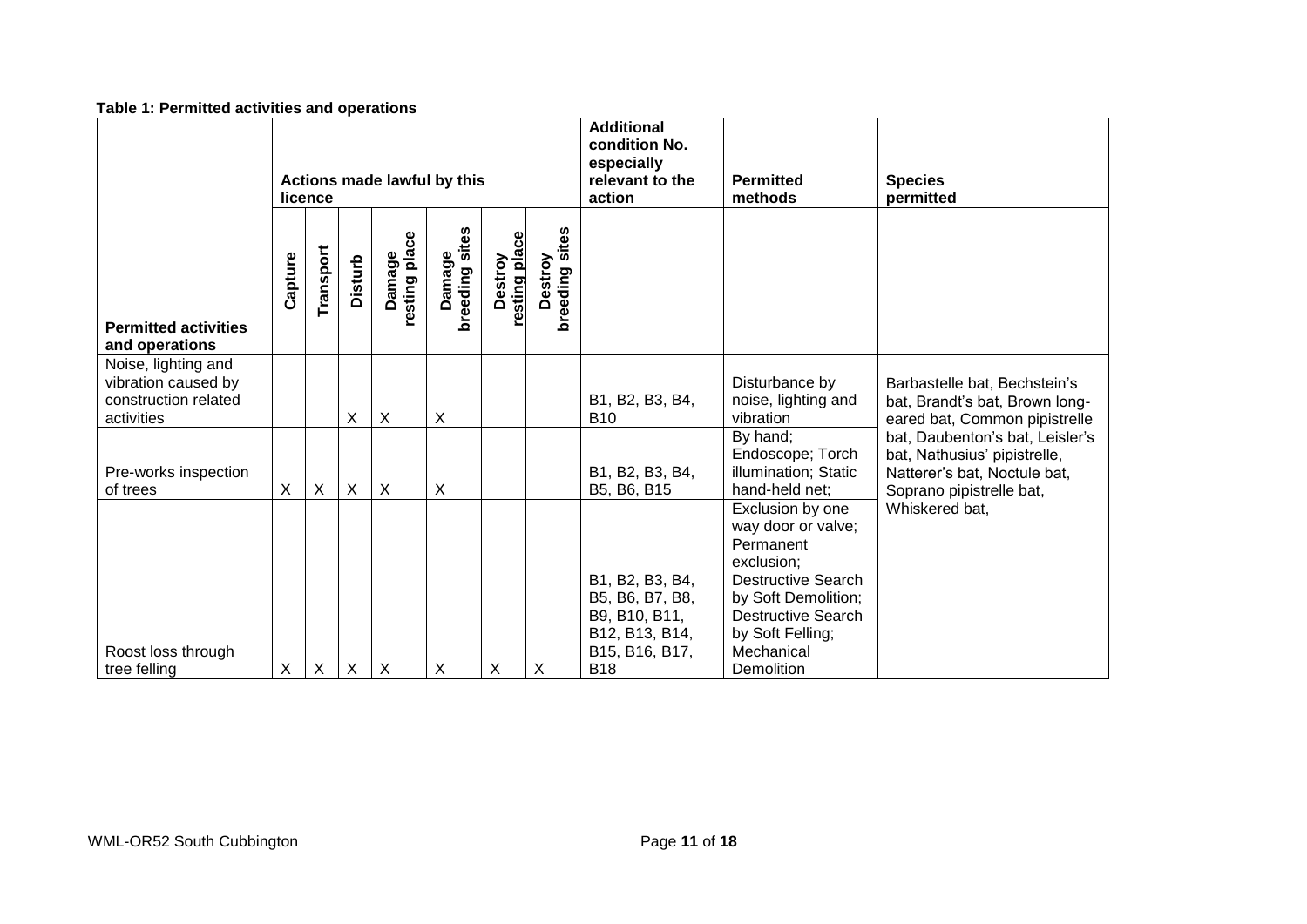| Table 2: Licensable activities and maximum numbers: |  |
|-----------------------------------------------------|--|
|                                                     |  |

| Species                       |                | Licensable activities and maximum numbers: |               |                            |                             |                             |                              |  |
|-------------------------------|----------------|--------------------------------------------|---------------|----------------------------|-----------------------------|-----------------------------|------------------------------|--|
|                               | Capture        | Transport                                  | Disturb       | Damage<br>resting<br>place | breeding<br>Damage<br>sites | Destroy<br>resting<br>place | breeding<br>Destroy<br>sites |  |
| Barbastelle bat               | $\overline{2}$ | $\overline{2}$                             | Not Specified | 89                         | 0                           | 106                         | $\mathbf 0$                  |  |
| Bechstein's Bat               | 5              | 5                                          | Not Specified |                            | 0                           |                             | $\mathbf 0$                  |  |
| Brandt's bat                  | $\overline{7}$ | $\overline{7}$                             | Not Specified |                            | 0                           |                             | $\pmb{0}$                    |  |
| Brown long-<br>eared bat      | 20             | 20                                         | Not Specified |                            | $\overline{0}$              |                             | 5                            |  |
| Common<br>pipistrelle bat     | 10             | 10                                         | Not Specified |                            | 0                           |                             | $\pmb{0}$                    |  |
| Daubenton's<br>bat            | $\overline{7}$ | $\overline{7}$                             | Not Specified |                            | 0                           |                             | $\pmb{0}$                    |  |
| Leisler's bat                 | $\overline{2}$ | $\overline{2}$                             | Not Specified |                            | 0                           |                             | 0                            |  |
| Nathusius'<br>pipistrelle bat | $\overline{2}$ | $\overline{2}$                             | Not Specified |                            | 0                           |                             | $\mathbf 0$                  |  |
| Natterer's bat                | 5              | 5                                          | Not Specified |                            | 0                           |                             | $\pmb{0}$                    |  |
| Noctule bat                   | 10             | 10                                         | Not Specified |                            | 0                           |                             | $\pmb{0}$                    |  |
| Soprano<br>pipistrelle bat    | 15             | 15                                         | Not Specified |                            | $\mathbf 0$                 |                             | $\mathbf 0$                  |  |
| Whiskered bat                 | $\overline{7}$ | $\overline{7}$                             | Not Specified |                            | 0                           |                             | $\mathbf 0$                  |  |

The maximum number(s) stated in the above table refers to the maximum number of individuals of the stated species that can be captured or transported under the terms of this licence and the maximum number/s of resting places (see definition B27) or breeding sites that can be damaged or destroyed under this licence (if applicable).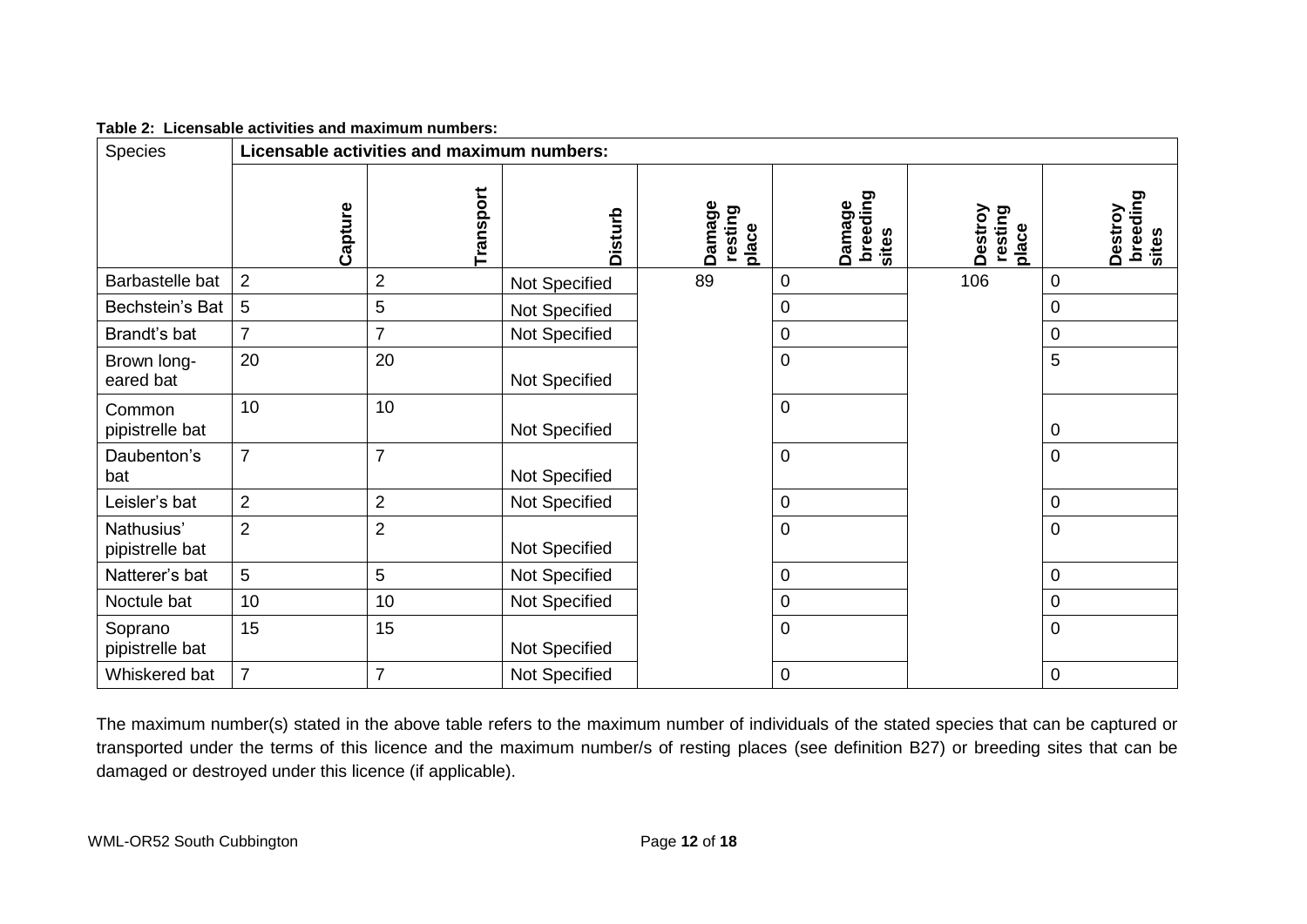# **ANNEX B LICENCE CONDITIONS**

## **Working under this licence:**

- B1. This licence is only to be used in connection with the Project Description and only when alternatives recognised by the Named Ecologist or an Accredited Agent are not appropriate to the conservation of bats.
- B2. The Licensee, the Named Ecologist, Accredited Agents, the Appointed Person and Assistants must adhere to the activities and timescales agreed in the South Cubbington Work Schedule**.**
- B3. The Named Ecologist or an Accredited Agent must ensure that all those involved with the licensed works understand by way of a 'tool box talk' that bats are present; the legislation relating to bats; measures that will be used to protect them; good working practices; licensed activities and what to do should bats be found. This information must be provided before any licensed works commence on site. A written record that this has been undertaken, and that it covers the above points, must be kept by the Named Ecologist or Accredited Agent and made available to Natural England or any police officer on request.

## **Methodology:**

- B4. All relevant animal welfare legislation must be complied with at all times.
- B5. All works must be undertaken using best practice methodology to ensure minimal risk to bats. Persons acting under this licence must abide by the advice on excluding bats, handling bats and working in bat roosts in the most up to date edition of the *["Bat Mitigation](http://webarchive.nationalarchives.gov.uk/20140605090108/http:/publications.naturalengland.org.uk/publication/69046?category=31008)  [Guidelines"](http://webarchive.nationalarchives.gov.uk/20140605090108/http:/publications.naturalengland.org.uk/publication/69046?category=31008)* and the *["Bat Workers Manual"](http://jncc.defra.gov.uk/page-2861)*. "*The Bat Survey - [Good Practice Guidelines](http://www.bats.org.uk/pages/batsurveyguide.html)*" are available from the BCT website. You are expected to check whether this guidance has been updated and if so, to ensure that you act in accordance with the most up to date version. In addition to this:
	- a) The use of endoscopes, artificial light from torches, Destructive Search by Soft Demolition (see Definition in Annex Condition B28) temporary obstruction of roost access, temporary or permanent exclusion methods (including installation) and use of static hand held nets must only be undertaken or directly supervised by the Named Ecologist, or an Accredited Agent.
	- b) Where capture and/or handling of bats are necessary, only the Named Ecologist, Accredited Agent, or an Assistant may do so. Capture/handling/exclusion of bats must only be undertaken in conditions suitable for bats to be active.
	- c) Where bats are discovered and taken under this licence they must either be relocated to a suitable roost for the species, or where bats are held this must be done safely and bats released on site at dusk in, or adjacent to, suitable foraging/ commuting habitat in safe areas within or directly adjacent to the pre-works habitat. Where a bat is unexpectedly discovered in adverse weather conditions, condition B14 must be followed.
	- d) Endoscopes and hand held nets are only to be used to assist with the locating and capture of bats.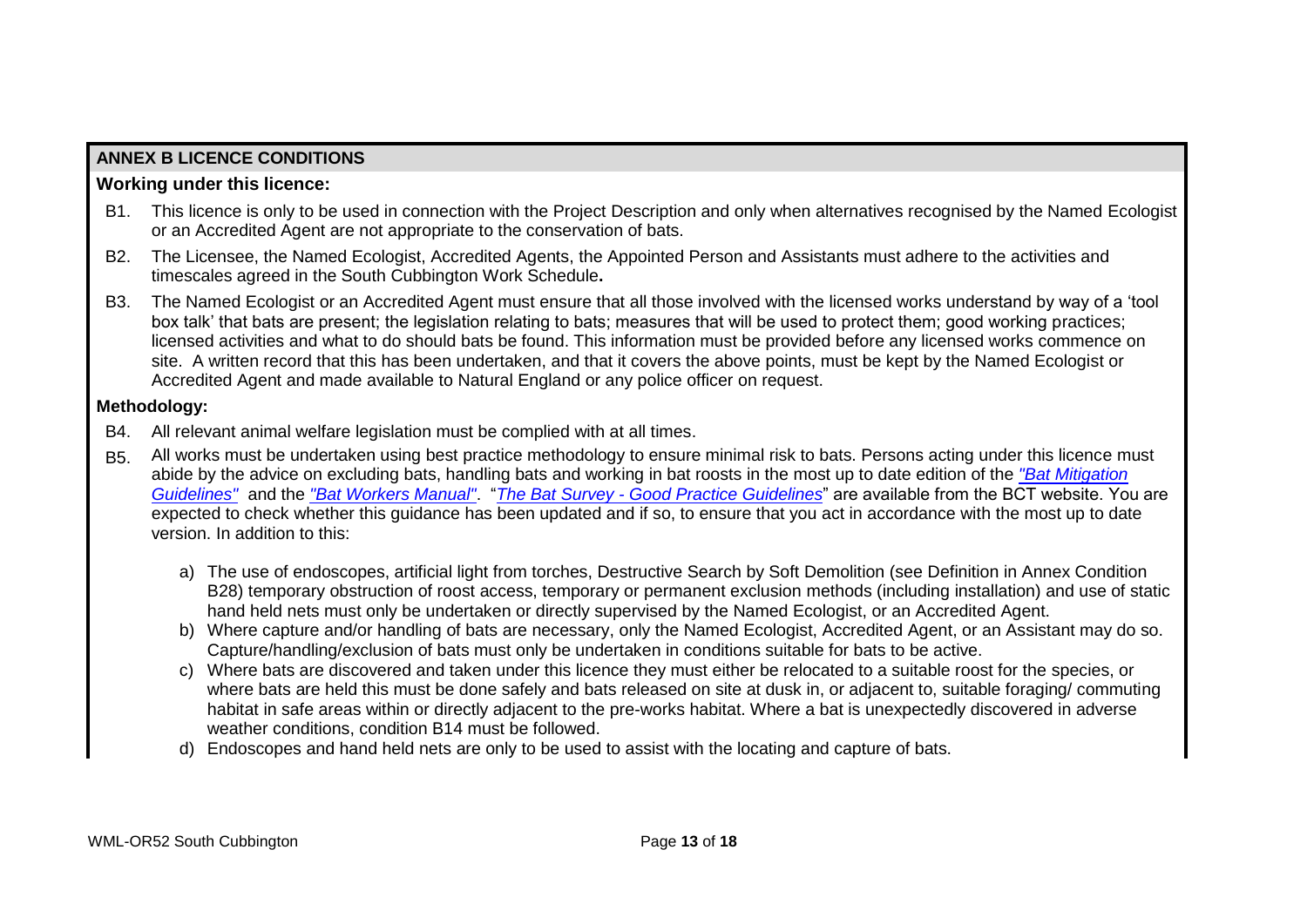- e) Temporary and permanent exclusion must be carried out using techniques specified in the most up to date edition of the '*Bat Workers Manual*'. If one-way exclusion devices are to be used, each device must remain in position for a period of at least 5 consecutive days/ nights throughout a spell of suitable weather conditions, or longer until these conditions prevail.
- Prior to destructive works, an inspection using torches and/or an endoscope must be performed internally to search for the presence of bats. If any bat species covered by this licence is found and is accessible, each will be captured by gloved hand or hand-held net, given a health check and then each placed carefully inside a draw-string, calico cloth holding bag or similar for transport.
- g) Following inspection and exclusion operations, the removal of any feature with bat roost potential, will be only performed by hand and under direct ecological supervision. Where applicable, materials will be removed carefully away and not rolled or sprung to avoid potential harm to bats. The undersides of materials will be checked by the Named Ecologist or Accredited Agent for bats that may be clung to them before removal.
- B6. For trees that are safe to climb and that possess Potential Roosts Features (PRFs) that can be accessed, pre-felling climbing inspections will be undertaken no more than three days prior to tree felling. For known roosts and PRFs consisting of cavities (or similar), Destructive Search by Soft Felling (see Definition in Annex Condition B28) will take place on the same day as the pre-felling inspection.
- B7. For PRFs confirmed as containing no bats, the PRF will be immediately felled or made unsuitable for bats. Materials used for soft blocking must be appropriate for intended purposed and not risk entrapping or capturing bats or other wildlife.
- B8. For PRFs that contain bats, bats will be removed in line with the procedures specified in Condition B5 above.
- B9. Should bats be discovered inside a tree and cannot be successfully captured due to the nature of the roost feature, climbers will withdraw. In this circumstance, during the active bat season (April-October), an emergence survey followed by dawn re-entry survey in suitable weather conditions will be undertaken in relation to the confirmed roost (using infrared (IR) cameras) to identify when bats have left the roost and not re-entered. This will be followed by tree climbing and soft blocking of the roost prior to felling. If tree climbing is not possible the tree must undergo a Destructive Search by Soft Felling (see Definition in Annex Condition B28).

# **Impacts**:

B10. Disturbance of bats and damage and/or destruction of bat roosts will be limited to those trees shown on the South Cubbington Bat Impacts Maps.

# **Undertaking works on roosts under this licence:**

- B11. A written record must be kept of capture and exclusion efforts undertaken, including weather conditions (including over-night minimum temperature and rainfall), numbers and species of bats captured/taken and duration of exclusion process.
- B12. Destructive Searches by soft felling (see Definition in Annex Condition B28) may only be carried out when it is dry and mild and after temperatures have not dropped below 8°C for 4 days.
- B13. Licensable activities impacting satellite, maternity and hibernation roosts (see Definitions at Condition B27) must not be undertaken while the roost is in use for these purposes. Where the roosts are excluded ahead of seasonal use, appropriate compensation (if required) must be in place and available for use prior to exclusions taking place.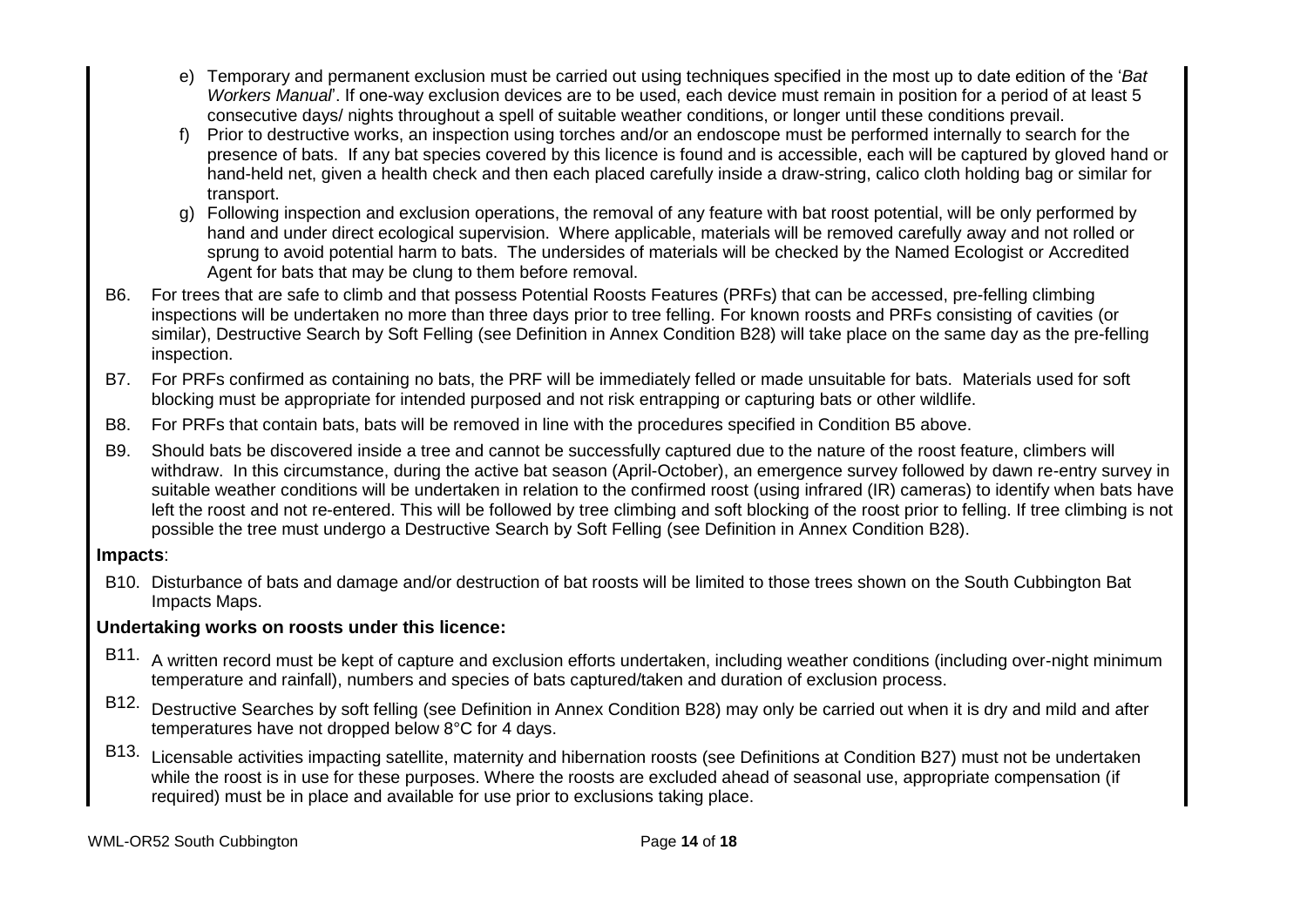B14. If individual bats are discovered unexpectedly, including during periods of adverse weather, then the following steps must be taken:

- a. Works to that building/structure must stop immediately. If the Named Ecologist or an Accredited Agent is not on site, he/she must be contacted immediately to attend the site.
- b. Do not expose the bat or cause it to fly out of the roost on its own accord.
- c. The bat must only be handled by the Named Ecologist or an Accredited Agent unless it is in immediate danger. The bat must be carefully placed in a lidded ventilated box with a piece of clean cloth and a small shallow container with some water. The box must be kept in a safe, quiet location.
- d. Care must be taken to avoid rousing the bat during transfer to a suitable location which may be a suitable hibernation box or other alternative roost constructed, providing a safe, quiet environment with stable, suitable temperature and relatively high humidity, safe from further disturbance.
- e. The Named Ecologist must re-assess the structure and determine whether works can continue under this licence, or whether a modification to the licence is required before works re-commence. A written record must be kept of this decision and made available to Natural England or any police officer on request. This incident must also be reported on the licence return form.
- f. Any underweight or injured bats must be taken into temporary care by an experienced bat carer and looked after until such time that the bat can be transferred to a suitable replacement roost at the same site, or weather conditions are suitable for release at the same site.
- B15. Natural England must be notified in writing, to HS2wildlifelicensing@naturalengland.org.uk, within the relevant period identified in Table 3 below depending on the species and number of bats encountered.

| Species                | Number of bats encountered<br>per roost | Notification period to NE | Number of bats<br>encountered per roost | Notification period to NE |
|------------------------|-----------------------------------------|---------------------------|-----------------------------------------|---------------------------|
| <b>Barbastelle</b>     | or more                                 | 48 hours                  | N/A                                     | N/A                       |
| Bechstein's            | or more                                 | 48 hours                  | N/A                                     | N/A                       |
| Leisler's              | or more                                 | 48 hours                  | N/A                                     | N/A                       |
| Nathusius' Pipistrelle | or more                                 | 48 hours                  | N/A                                     | N/A                       |
| Daubenton's            | Less than 5                             | within 5 working days     | 5 or more                               | 48 hours                  |
| Brown long-eared       | Less than 5                             | within 5 working days     | 5 or more                               | 48 hours                  |
| Brandt's               | Less than 5                             | within 5 working days     | 5 or more                               | 48 hours                  |

#### **Table 3. Notification periods based on species and number encountered**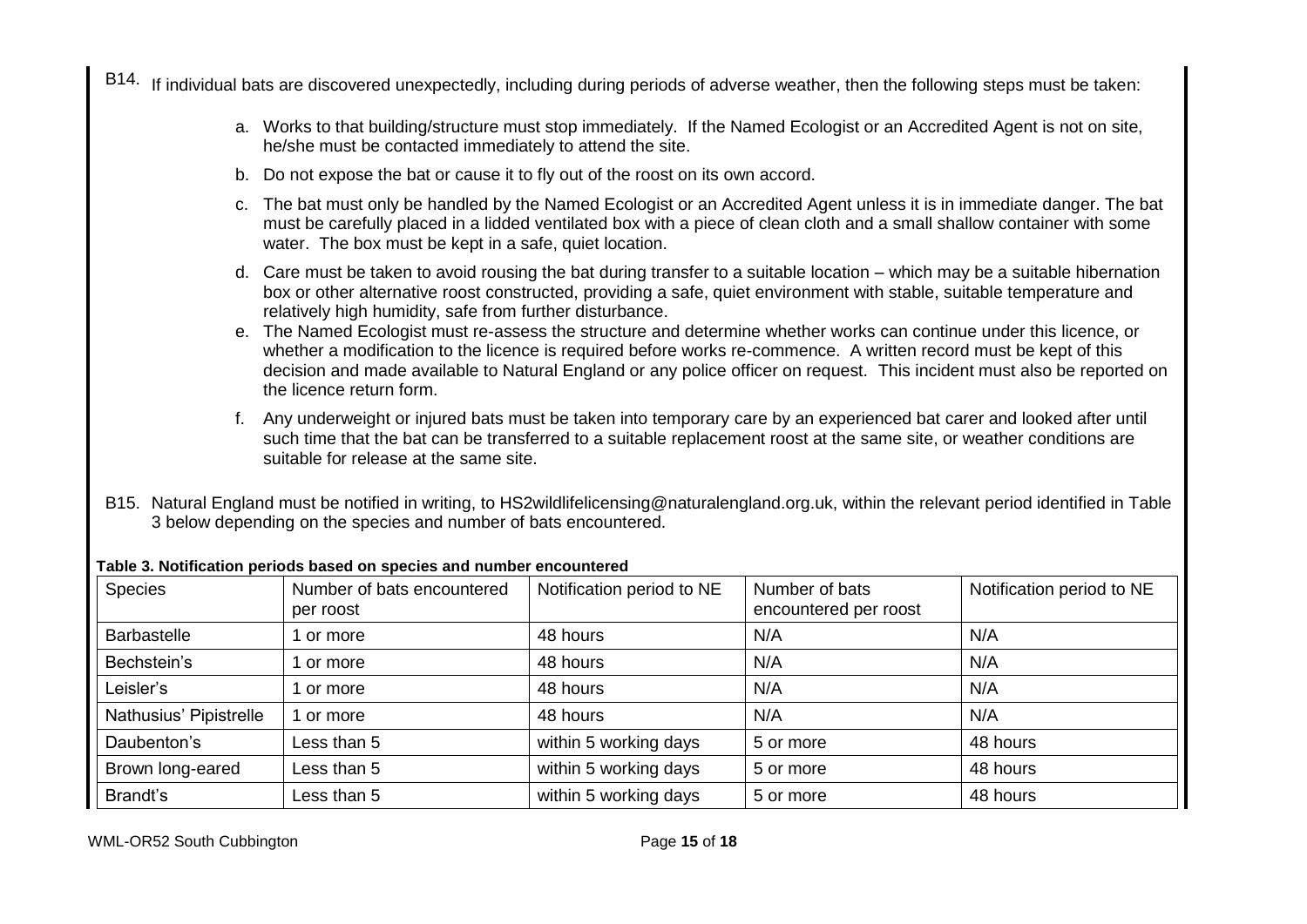| Whiskered                 | Less than 5  | within 5 working days | 5 or more  | 48 hours |
|---------------------------|--------------|-----------------------|------------|----------|
| Natterer's                | Less than 5  | within 5 working days | 5 or more  | 48 hours |
| Noctule                   | Less than 5  | within 5 working days | 5 or more  | 48 hours |
| <b>Common Pipistrelle</b> | Less than 10 | within 5 working days | 10 or more | 48 hours |
| Soprano Pipistrelle       | Less than 10 | within 5 working days | 10 or more | 48 hours |

B16. Provision must be made for prompt assistance to deal with any injured bat. Any injured or dead bats must be reported to Natural England on the licence return form.

- B17. Mechanical Demolition (see Definition in Annex Condition B28) of a structure must only take place after the structure been declared free of bats by the Named Ecologist or Accredited Agent.
- B18. If individual bats are discovered unexpectedly, including during periods of adverse weather, then the following steps must be taken:
	- a. Works to that building/structure must stop immediately. If the Named Ecologist or an Accredited Agent is not on site, he/she must be contacted immediately to attend the site.
	- b. Do not expose the bat or cause it to fly out of the roost on its own accord.
	- c. The bat must only be handled by the Named Ecologist or an Accredited Agent unless it is in immediate danger. The bat must be carefully placed in a lidded ventilated box with a piece of clean cloth and a small shallow container with some water. The box must be kept in a safe, quiet location.
	- d. Care must be taken to avoid rousing the bat during transfer to a suitable location which may be a suitable hibernation box or other alternative roost constructed, providing a safe, quiet environment with stable, suitable temperature and relatively high humidity, safe from further disturbance.
	- e. The Named Ecologist or an Accredited Agent must re-assess the structure and determine whether works can continue under this licence, or whether a modification to the licence is required before works re-commence. A written record must be kept of this decision and made available to Natural England or any police officer on request. This incident must also be reported on the licence return form.
	- f. Any underweight or injured bats must be taken into temporary care by an experienced bat carer and looked after until such time that the bat can be transferred to a suitable replacement roost at the same site, or weather conditions are suitable for release at the same site.

## **Compensation and mitigation:**

- B19. All roost mitigation features as shown on Figure E3a and Figure E3b must be erected or created in woodlands adjacent to the impacted areas under the direct supervision of the Named Ecologist or Accredited Agent
- B<sub>20</sub>. Bat roost mitigation features must be provided in accordance with the ratios set out in Table 4 below.

## **Table 4. Provision of bat roost mitigation features**

| Roost feature type (Existing confirmed roost or Potential Roost   Minimum replacement ratio |                                                |
|---------------------------------------------------------------------------------------------|------------------------------------------------|
| Feature (PRF))                                                                              | (roost mitigation feature: roost or tree lost) |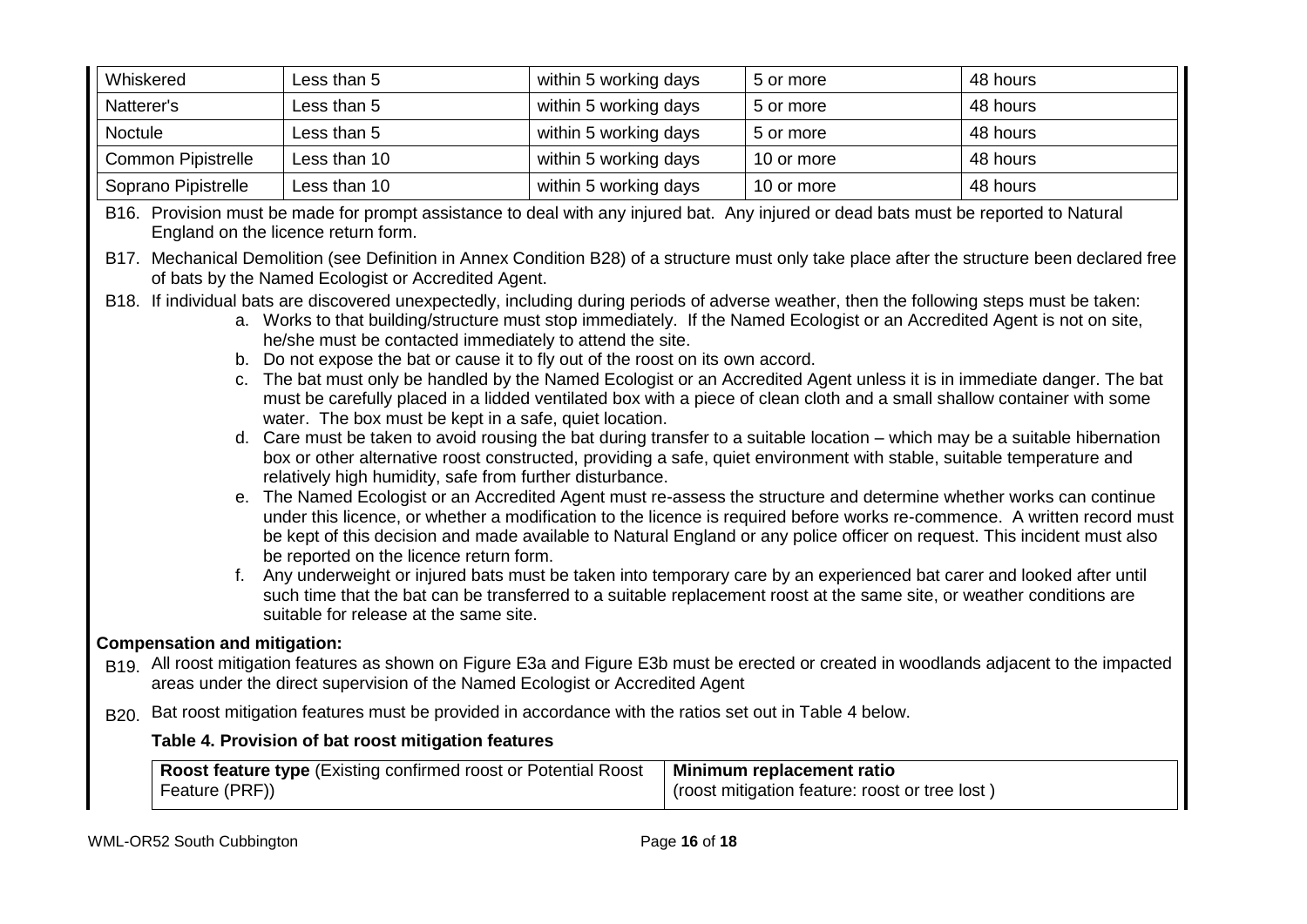| Used by Barbastelle or Bechstein's bat (any roost type)                                                                                                                                                                                                                                                                                                                           | 4:1 (4 roost mitigation features per confirmed roost)    |  |  |  |  |  |
|-----------------------------------------------------------------------------------------------------------------------------------------------------------------------------------------------------------------------------------------------------------------------------------------------------------------------------------------------------------------------------------|----------------------------------------------------------|--|--|--|--|--|
| Maternity roost / hibernation roost (any species)                                                                                                                                                                                                                                                                                                                                 | 4:1 (4 roost mitigation features per confirmed roost)    |  |  |  |  |  |
| Used by Brandt's bat, Brown long-eared bat, Common pipistrelle<br>bat, Daubenton's bat, Leisler's bat, Nathusius' pipistrelle bat,<br>Natterer's bat, Noctule bat, Soprano pipistrelle bat, , Whiskered<br>bat (any roost other than maternity roost or hibernation roost)                                                                                                        | 2:1 (2 roost mitigation features per confirmed roost)    |  |  |  |  |  |
| Trees classified as having 'High' or 'Moderate' PRFs                                                                                                                                                                                                                                                                                                                              | 1:1 (1 roost mitigation feature per tree with high PRFs) |  |  |  |  |  |
| B21. A roost mitigation feature may comprise either a suitable bat box, an existing PRF on a felled tree which has been relocated to an<br>adjacent enhancement area (i.e. a 'monolith' if laid on the ground or a 'totem' if stood upright within a pit) or a new 'veteranised' feature<br>created within either a retained tree or on a felled and relocated monolith or totem. |                                                          |  |  |  |  |  |
| Post-development site maintenance and habitat management requirements:                                                                                                                                                                                                                                                                                                            |                                                          |  |  |  |  |  |
| B22. Maintenance of bat boxes must comply with the HS2 Technical Standard - Ecological Monitoring Strategy (ECMS) (ref: HS2-HS2-EV-<br>STR-000-000029 C01 dated October 2018).                                                                                                                                                                                                    |                                                          |  |  |  |  |  |
| B23. In accordance with the Environmental Minimum Requirements (see Definitions) for HS2 Phase One, the licensee must submit to Natural<br>England the Ecology Site Management Plan (ESMP) for South Cubbington Wood (1EW04-LMJ-EV-REP-NS01_NL02-054039), for review<br>and approval, at draft stage and any future versions.                                                     |                                                          |  |  |  |  |  |
| Post-development monitoring and reporting requirements:                                                                                                                                                                                                                                                                                                                           |                                                          |  |  |  |  |  |
| B24. Post-impact bat population monitoring must be implemented, in accordance with section E4.2b of the South Cubbington Method<br>Statement and E5b of the South Cubbington Work Schedule.                                                                                                                                                                                       |                                                          |  |  |  |  |  |
| B25. An annual monitoring report outlining the results of monitoring and an assessment of any significant impacts must be submitted<br>annually to Natural England following the completion of all specified methods in each calendar year for the duration of monitoring works<br>(see Condition 16 of the licence).                                                             |                                                          |  |  |  |  |  |
| B26. It is a condition of this licence that the following reports are completed and returned to Natural England as specified:<br>I. Report of action within 14 days (two weeks) after the expiry of the licence;<br>II. Interim annual reports.                                                                                                                                   |                                                          |  |  |  |  |  |
| III. Report on the Conservation Status of the bats species present within South Cubbington Wood during the pre-operational testing<br>phase to be submitted to Natural England for review. This should be after the monitoring in years 8, 9 or 10 has been completed<br>and prior to the end of the licence.                                                                     |                                                          |  |  |  |  |  |
| Definitions used in this annex:                                                                                                                                                                                                                                                                                                                                                   |                                                          |  |  |  |  |  |
| B27. For the purpose of this licence the following roost types are defined as:                                                                                                                                                                                                                                                                                                    |                                                          |  |  |  |  |  |